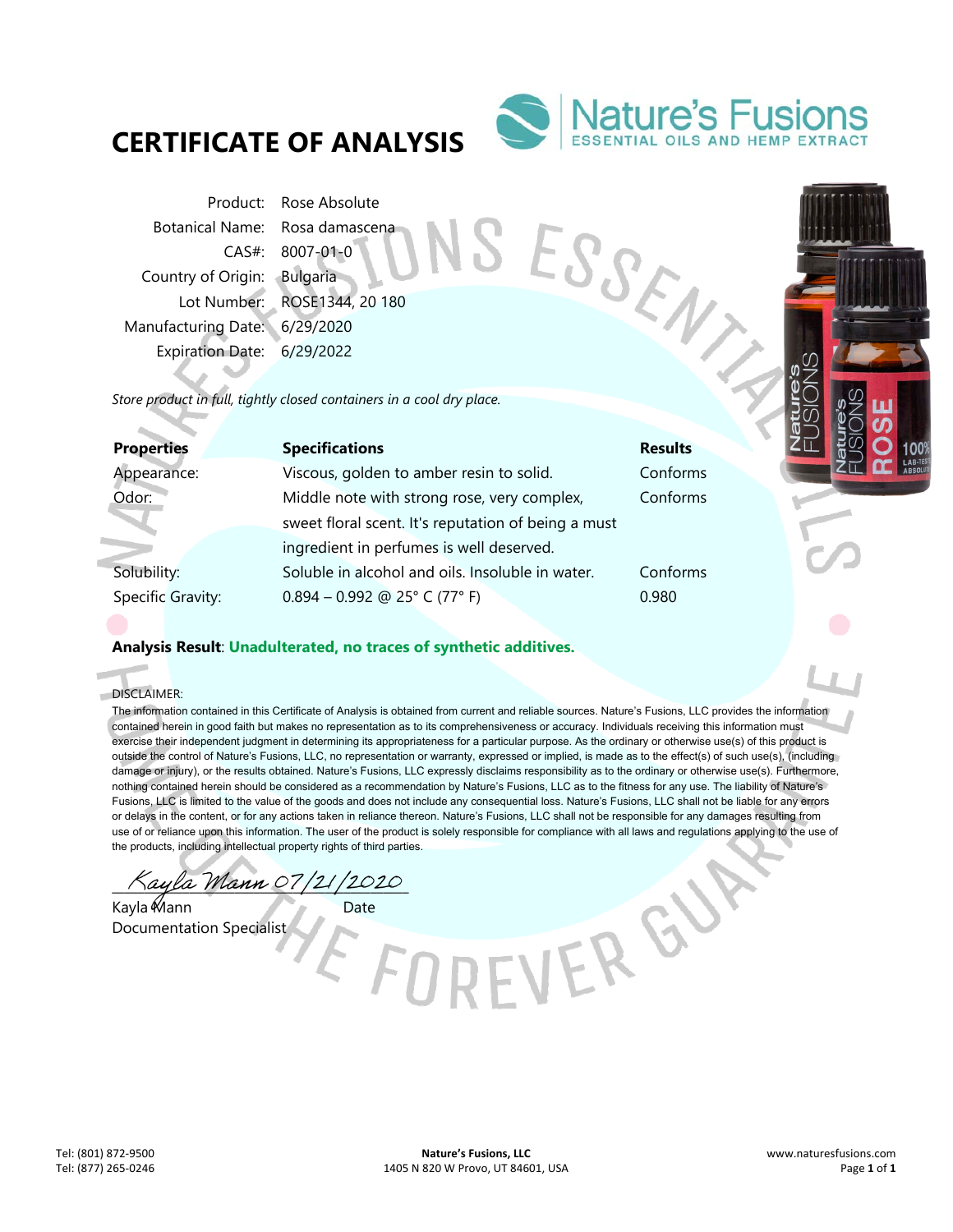

Product: Rose Absolute Botanical Name: Rosa damascena CAS#: 8007-01-0 Country of Origin: Bulgaria Lot Number: ROSE1344, 20 124 Manufacturing Date: 5/4/2020 Expiration Date: 5/4/2022

SESSEN *Store product in full, tightly closed containers in a cool dry place.* 

| <b>Specifications</b>                               | <b>Results</b> |
|-----------------------------------------------------|----------------|
| Viscous, golden to amber resin to solid.            | Conforms       |
| Middle note with strong rose, very complex,         | Conforms       |
| sweet floral scent. It's reputation of being a must |                |
| ingredient in perfumes is well deserved.            |                |
| Soluble in alcohol and oils. Insoluble in water.    | Conforms       |
| $0.894 - 0.992$ @ 25° C (77° F)                     | 0.98           |
|                                                     |                |

## **Analysis Result**: **Unadulterated, no traces of synthetic additives.**

DISCLAIMER:

ó

The information contained in this Certificate of Analysis is obtained from current and reliable sources. Nature's Fusions, LLC provides the information contained herein in good faith but makes no representation as to its comprehensiveness or accuracy. Individuals receiving this information must exercise their independent judgment in determining its appropriateness for a particular purpose. As the ordinary or otherwise use(s) of this product is outside the control of Nature's Fusions, LLC, no representation or warranty, expressed or implied, is made as to the effect(s) of such use(s), (including damage or injury), or the results obtained. Nature's Fusions, LLC expressly disclaims responsibility as to the ordinary or otherwise use(s). Furthermore, nothing contained herein should be considered as a recommendation by Nature's Fusions, LLC as to the fitness for any use. The liability of Nature's Fusions, LLC is limited to the value of the goods and does not include any consequential loss. Nature's Fusions, LLC shall not be liable for any errors or delays in the content, or for any actions taken in reliance thereon. Nature's Fusions, LLC shall not be responsible for any damages resulting from use of or reliance upon this information. The user of the product is solely responsible for compliance with all laws and regulations applying to the use of the products, including intellectual property rights of third parties.

VER GY

Kaula Mann 05/14/2020

Kayla Mann Date Documentation Specialist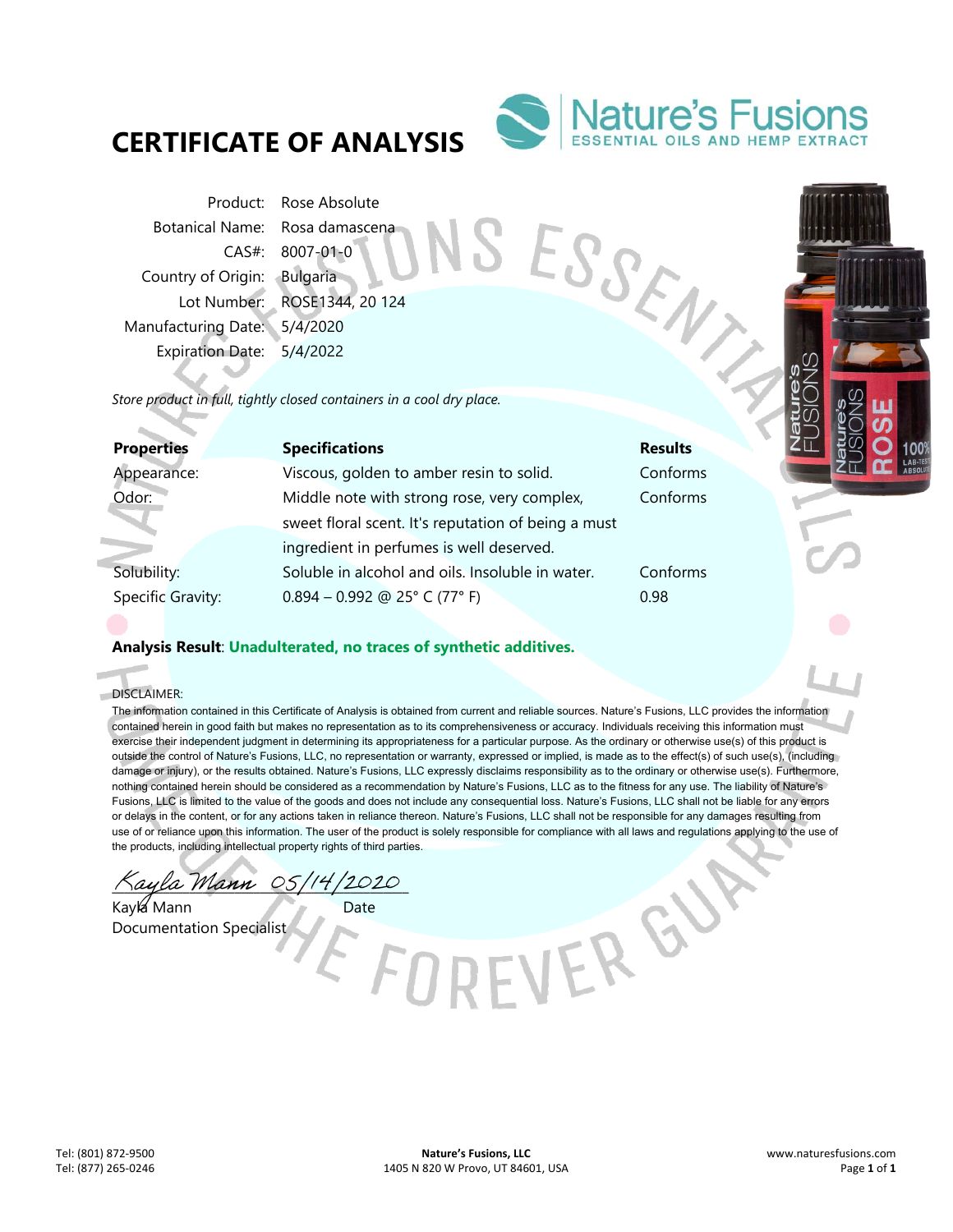

Product: Rose Absolute Botanical Name: Rosa damascena CAS#: 8007-01-0 Country of Origin: Bulgaria Lot Number: ROSE1344, 19 346 Manufacturing Date: 12/13/2019 Expiration Date: 12/13/2021

SESSEN *Store product in full, tightly closed containers in a cool dry place.* 

| <b>Properties</b> | <b>Specifications</b>                               | <b>Results</b> |
|-------------------|-----------------------------------------------------|----------------|
| Appearance:       | Viscous, golden to amber resin to solid.            | Conforms       |
| Odor:             | Middle note with strong rose, very complex,         | Conforms       |
|                   | sweet floral scent. It's reputation of being a must |                |
|                   | ingredient in perfumes is well deserved.            |                |
| Solubility:       | Soluble in alcohol and oils. Insoluble in water.    | Conforms       |
| Specific Gravity: | $0.894 - 0.992$ @ 25° C (77° F)                     | 0.98           |

## **Analysis Result**: **Unadulterated, no traces of synthetic additives.**

DISCLAIMER:

ó

\_\_\_\_\_\_\_\_\_\_\_\_\_\_\_\_\_\_\_\_\_\_\_\_\_\_\_\_\_\_\_\_\_\_\_\_\_\_\_\_\_\_\_\_\_\_

Kayla Mann Date Documentation Specialist

-VER GY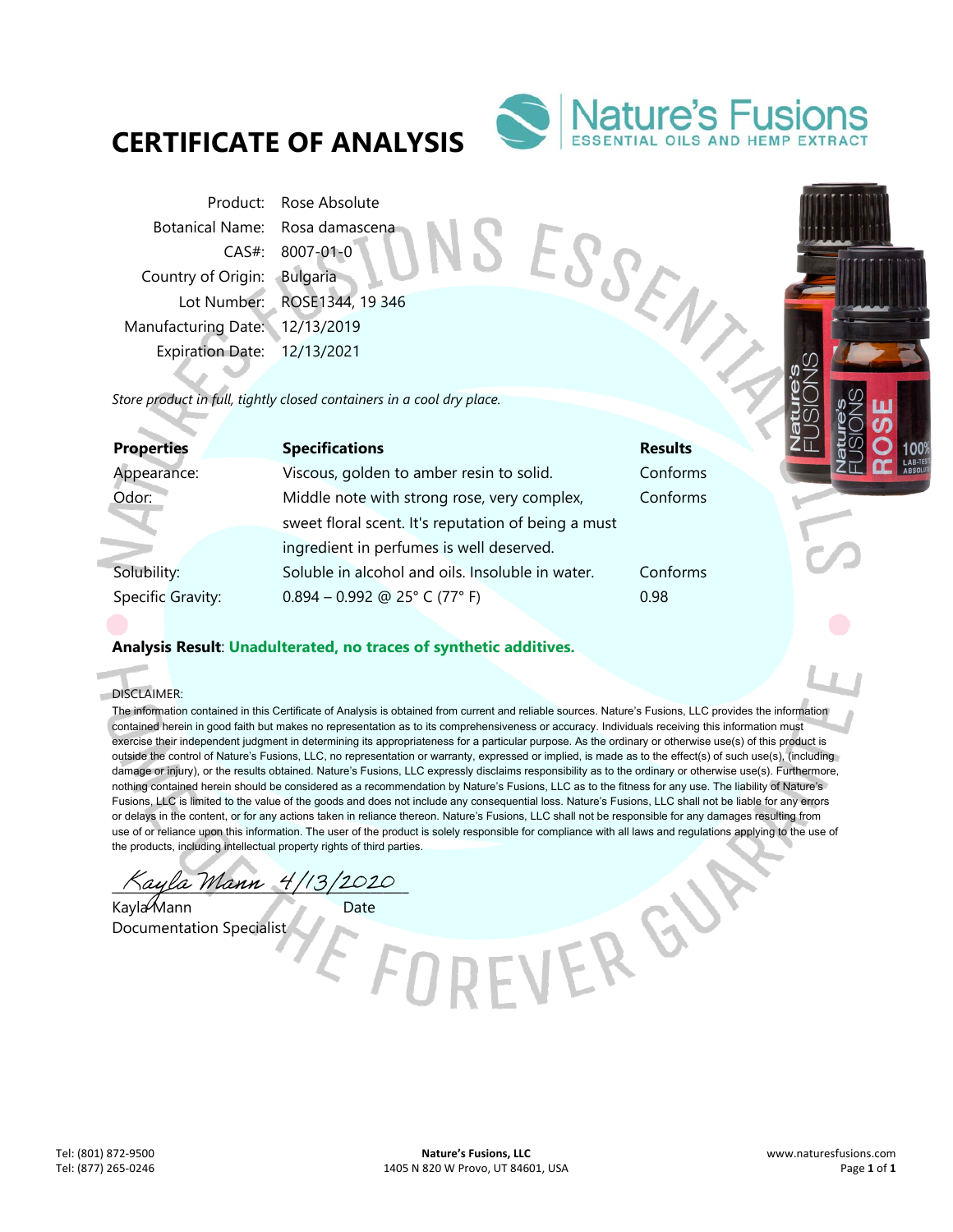

| Product: Rose Absolute         |  |
|--------------------------------|--|
| Botanical Name: Rosa damascena |  |
| $CAS#$ : 8007-01-0             |  |
| Country of Origin: Bulgaria    |  |
| Lot Number: ROSE1344 19322     |  |
| Manufacturing Date: 10/4/2019  |  |
| Expiration Date: 10/4/2021     |  |
|                                |  |

*Store product in full, tightly closed containers in a cool dry place.* 

| <b>Properties</b> | <b>Specifications</b>                               | <b>Results</b> |
|-------------------|-----------------------------------------------------|----------------|
| Appearance:       | Viscous, golden to amber resin to solid.            | Conforms       |
| Odor:             | Middle note with strong rose, very complex,         | Conforms       |
|                   | sweet floral scent. It's reputation of being a must |                |
|                   | ingredient in perfumes is well deserved.            |                |
| Solubility:       | Soluble in alcohol and oils. Insoluble in water.    | Conforms       |
| Specific Gravity: | $0.894 - 0.992$ @ 25° C (77° F)                     | 0.98           |

## **Analysis Result**: **Unadulterated, no traces of synthetic additives.**

### DISCLAIMER:

 $\land$ ayla Mann (2/18/2019)

Kayla Mann ann an Date Documentation Specialist